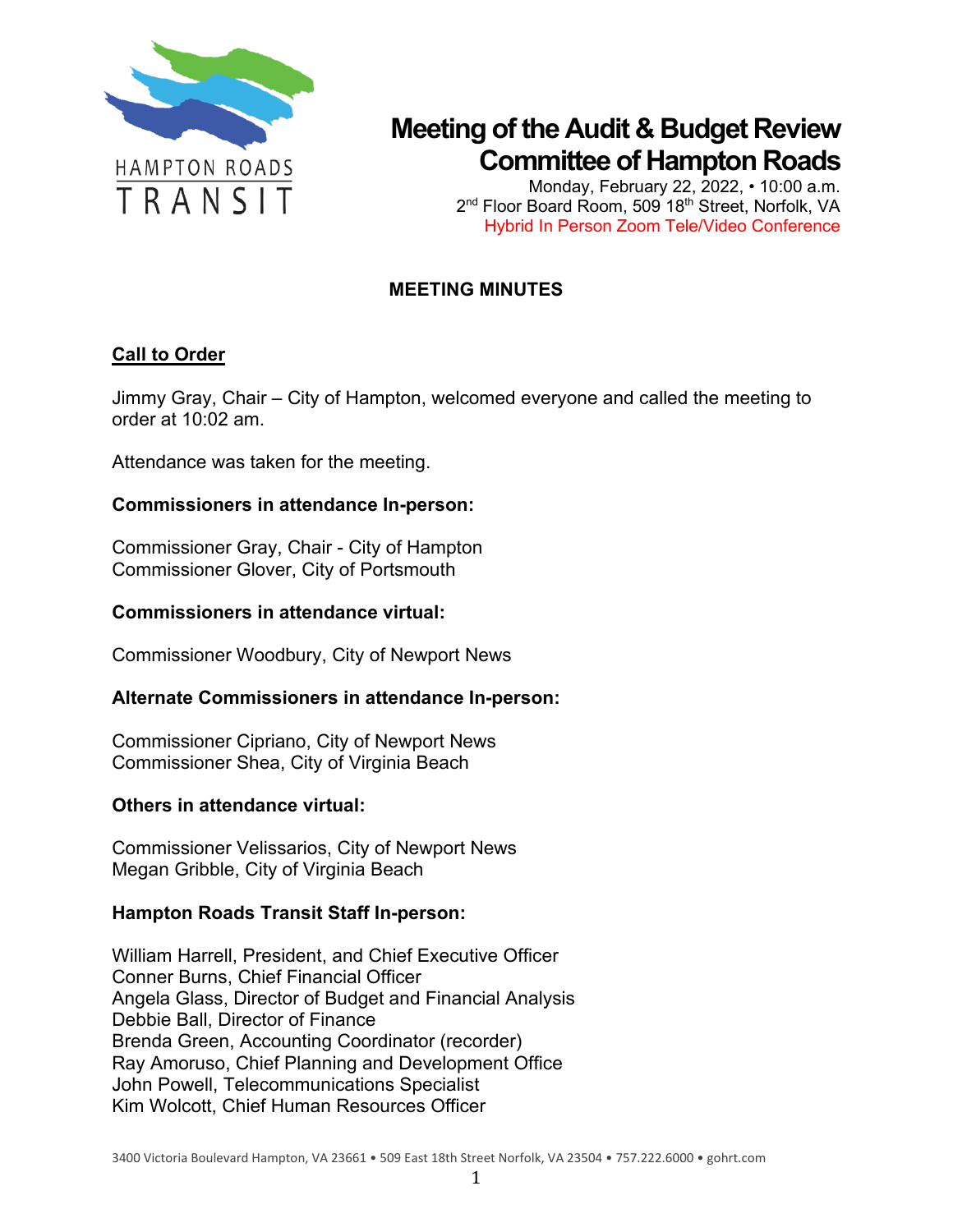

Monday, February 22, 2022, • 10:00 a.m. 2<sup>nd</sup> Floor Board Room, 509 18<sup>th</sup> Street, Norfolk, VA Hybrid In Person Zoom Tele/Video Conference

Michael Price, Chief Information Officer/Chief Technology Officer Gene Cavasos, Director of Marketing and Communications Adrian Tate, Finance Manager Keisha Branch, Director of the Office of Program and Project Excellence Brain Smith, Deputy Chief Executive Officer Robert Travers, Attorney Sibyl Pappas, Chief Engineering and Facilities Officer

### **Hampton Roads Transit Staff virtual:**

Michele Goode-Bacon, Contract Administrator Shanti Mullen, Internal Auditor Ben Simms, Chief Transit Operations Officer Sonya Luther, Director of Procurement Dawn Sciortino, Chief Safety Office Robert Lee, Management Analyst Ashley Johnson, Capital Improvement Plan Analyst III James Wall, Director of Maintenance Tracy Moore, Interim Director of Transportation

### **Others in attendance:**

Jeff Raliski, Hampton Roads Transportations Planning Organization (HRTPO)

### **Call to Order**

Commissioner Gray called the meeting of the Audit & Budget Review Committee (ABRC) to order at 10:02 am.

The February 2022 Audit & Budget Review Committee meeting package was posted to HRT's website and distributed electronically to the ABRC members and Commissioners in advance of the meeting. The meeting package consisted of:

- Meeting Agenda
- ABRC December 9, 2021, Meeting Minutes
- January 2022 FY22 Financial Report

The additional items electronically distributed in the February 2022 MFAC meeting invite consisted of:

• FY 2023 Preliminary Operating Budget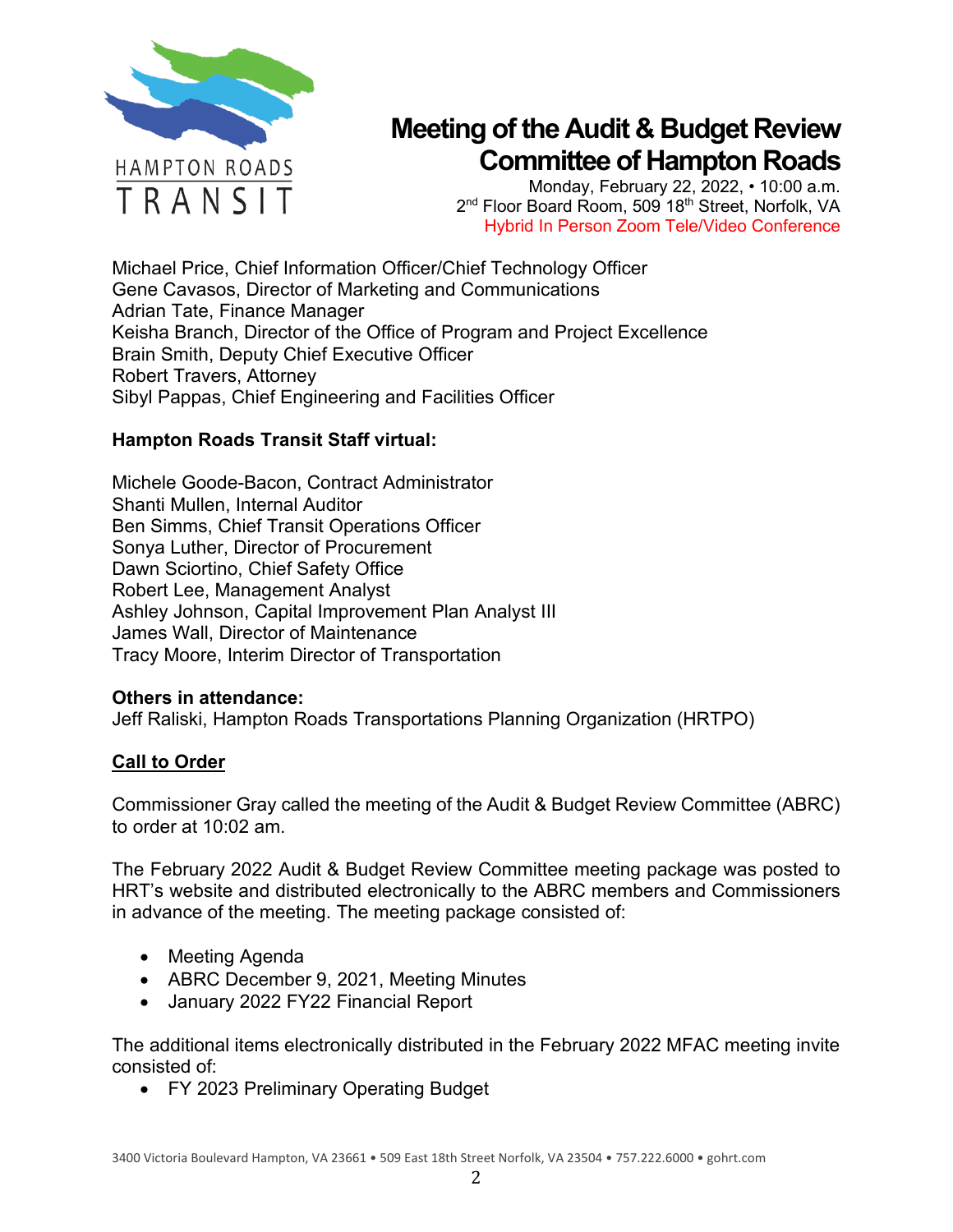

Monday, February 22, 2022, • 10:00 a.m. 2<sup>nd</sup> Floor Board Room, 509 18<sup>th</sup> Street, Norfolk, VA Hybrid In Person Zoom Tele/Video Conference

### **Approval of October 2021 ABRC Meeting Minutes:**

A motion to approve the December 2021 Audit & Budget Review Committee (ABRC) meeting minutes was made and properly seconded.

The December 2021 minutes were approved by unanimous vote.

#### **January 2022 FY 2022 Financials**

Conner Burns, Chief Financial Officer, welcomed everyone to the meeting. Mr. Burns presented the Draft Financial Statement, ending January 31, 2022, to the Committee Members. The January 2022 financials included the operating financial statements, RTS financial statement, non-operating COVID revenue/expenses, farebox revenue/expenses, consolidated crosswalk, and locality crosswalk. Mr. Burns also presented the locality reconciliations, which reflects the estimated year-to-date Locality Service Reliability Plan credit for each of the cities. The Statement of Operations is structured to reflect the traditional operating budget without specific COVID spending. In addition, the Regional Transit System (RTS) expenses and operations are added into this statement, page three addresses RTS specifically. The Agency's line of credit balance as of January 31, 2022, is \$7,152,055.18 or 42% of available funding. The Coronavirus Aid, Relief and Economic Security Act (CARES) available funding after January 31, 2022, expenses are \$0. The Coronavirus Response and Relief Supplemental Appropriations Act (CRRSSA) available funding through January 31, 2022 after expenses is \$7,770,694. The financial operating crosswalk reflects the Hampton Roads Regional Transit Funding (RTF) for the Metro Area Express (MAX), Peninsula Commuter Service (PSC), and the 15-minute increment services. The year-to-date estimate of the locality Service Reliability Plan (SRP) credits were included in the budget status totals, as it relates to the financial crosswalk. Mr Burns gave an overview of each of the partnering locality's year-to-date FY 2022 reconciliation, utilizing both the strategic and traditional methodologies, highlighting the forecasted SRP credit.

There were discussions concerning HRT's fuel rates for FY 2023.

### **FY 2023 Preliminary Draft Budget & TSP Review**

Angela Glass, Director of Budget and Financial Analysis, reviewed the FY 2023 Operating Budget and Transportation Service Plan (TSP) Draft with the Committee Members. The upcoming events related to the FY 2023 Budget Calendar were also presented. Ms. Glass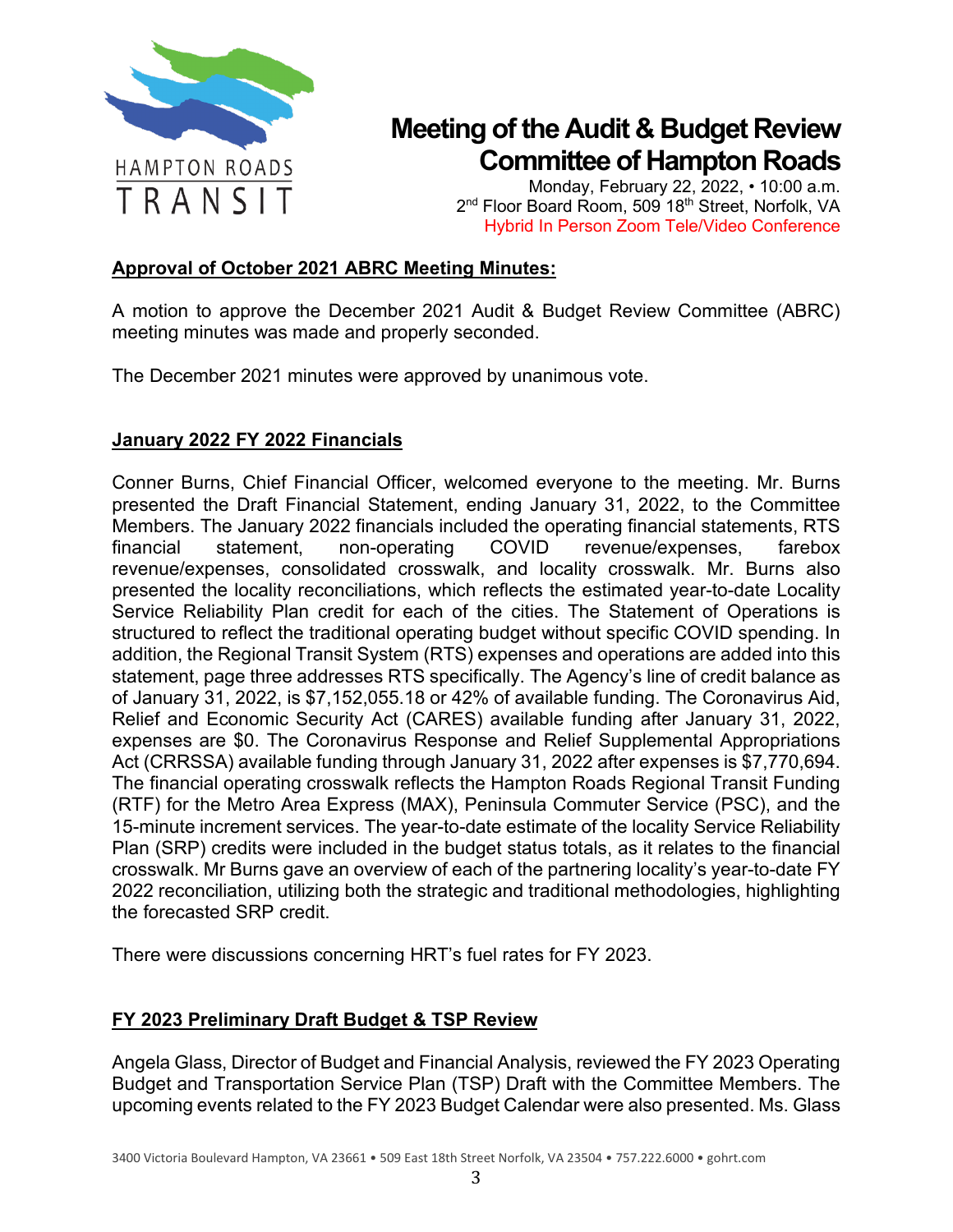

Monday, February 22, 2022, • 10:00 a.m. 2<sup>nd</sup> Floor Board Room, 509 18<sup>th</sup> Street, Norfolk, VA Hybrid In Person Zoom Tele/Video Conference

defined the type of cost and the cost by mode associated with the Cost Allocation Agreement (CAA). The preliminary draft revenue budget assumptions, revenue sources, prioritized cost drivers, expenses, miscellaneous variance, local contribution, TSP local summary and TSP draft for each locality were also presented to the MFAC members. In addition, Ms. Glass summarized the "next steps" needed to be taken prior to the final adoption of the FY 2023 Operating Budget by the Transportation District Commission of Hampton Roads (TDCHR) in May 2022.

There were discussions concerning VIA Transportation, HRT's contracted paratransit service company.

The new Mangrove Light-Rail Maintenance Facility will be relocating to 4600 Princes Anne Road, Norfolk in the Spring of 2022.

There were discussions concerning the adoption of the proposed drafted Strategic Resolution.

There were discussions concerning the assumption of merit increase for administrative staff being built into the FY 2023 Draft Budget.

There were discussions concerning what funding source will be used for merit increases and any additional new on-going expenses, in lieu of CRRSSA, which is a one-time funding allotment. HRT states that as the Regional Service Plan (RSP) expands, and additional service hours come-on-line, the Agency will begin to pull those permanent expense costs into the Cost-Per-Hour calculations.

### **Annual Capital Improvement (CIP) Development Process**

Brian Smith, Deputy Chief Executive Officer, presented the CIP annual evaluation, and the plan development process and opportunities for improvements to the Committee Members. The CIP Team's desire is to start the annual process earlier, engage Commissioners, conduct pre-work, enhance the use of project charters, and improve the contents for the readability and understanding of the CIP process. The Team will compare HRT's CIP processes and contents with the local governments processes and contents to examine some of the CIP project's information, timing, and contents. The Team will provide comprehensive details and share information with the TDCHR Board soon. In addition, the CIP Team will report a detailed use of the ACC funds, depicting all programmed funds, allocated amounts, and expense categories for each Project. Moving forward, the CIP team is dedicated to kicking off the annual CIP process sooner and